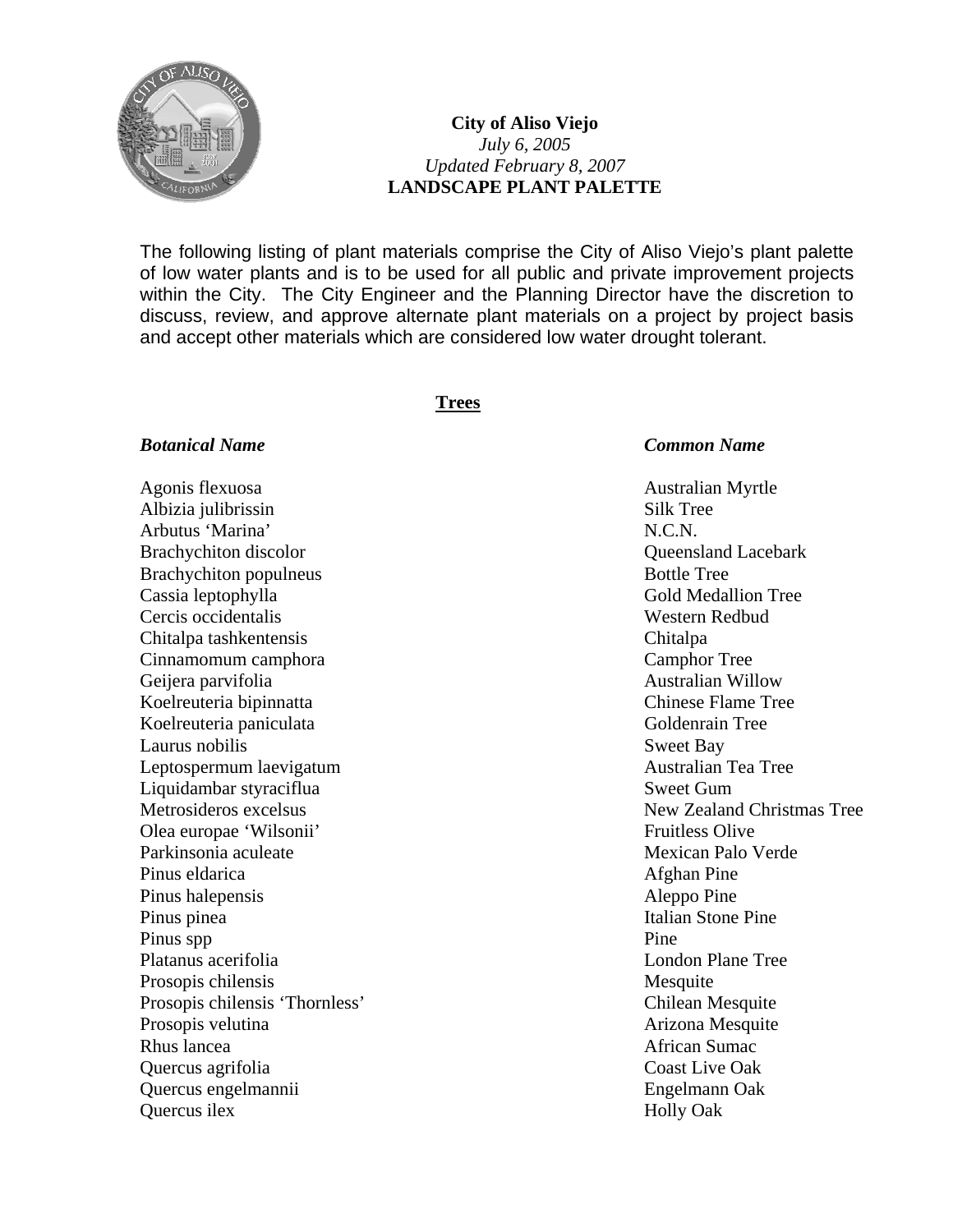Quercus virginiana  $S$ outhern Live Oak Rhus lancea **African Sumac** African Sumac Schinus molle California Pepper Schinus terebinthifolius and a series and the Brazilian Pepper

## **Shrubs**

## *Botanical Name Common Name*

Aeonium arboreum 'Atropurpureum' N.C.N. Acacia redolens and the set of the set of the set of the set of the set of the set of the set of the set of the set of the set of the set of the set of the set of the set of the set of the set of the set of the set of the Agave attenuata 'Nerva' Agave Aloe barbadensis N.C.N. Aloe striata and Coral Aloe Striata and Coral Aloe Striata and Coral Aloe Striata and Coral Aloe Striata and Coral Aloe Striata and Coral Aloe Striata and Coral Aloe Striata and Coral Aloe Striata and Coral Aloe Striata an Anigozanthos 'Red' Kangaroo Paw Anigozanthos 'Bush Ranger' Bush Ranger Kangaroo Paw Arbutus unedo 'Compacta' Dwarf Strawberry Tree Baccharis pilularis 'Pigeon Point' Dwarf Coyote Brush Bambusa multiplex 'Alphonse Karr' Bamboo Ceanothus 'Heart's Desire' New York Ceanothus Heart's Desire Ceanothus Ceanothus spp. Ceanothus Cistus spp. Rockrose Cotoneaster parneyi and the contract of the Red Clusterberry Dietes bicolor **Fortnight Lily** Dietes vegeta Fortnight Lily Dudleya caespitosa Dudleya Echium fastuosum **Pride of Madeira** Pride of Madeira Elaegnus pungens Silverberry Encelia californica California Encelia Feijoa sellowiana **Pineapple Guava** Pineapple Guava Festuca mairei anno 1992 - Contractor anno 1992 - Atlas Fescue Festuca ovina 'Glauca' and the secure of the Blue Fescue Blue Fescue Hesperaloe parviflora and the set of the set of the Red Yucca Red Yucca Heteromeles arbutifolia Toyon Lantana montevidensis Lantana Lavandula angustifolia 'Mustead' English Lavender Leptospermum S. 'Ruby Glow' Australian Tea Tree Leptospermum scoparium  $\blacksquare$ Leucophyllum F. Green cloud Texas Ranger Leucophyllum F. White cloud Texas Ranger Mimulus hybrids **Monkey Flower** Monkey Flower Muhlenbergia rigens Deergrass Myrsine Africana **African** Boxwood **African** Boxwood Myrtus communis 'Compacta' Myrtle Nandina domestica 'compacta' Compacta Compact Heavenly Bamboo Nandina domestica Heavenly Bamboo Opuntia littoralis **Prickly Pear**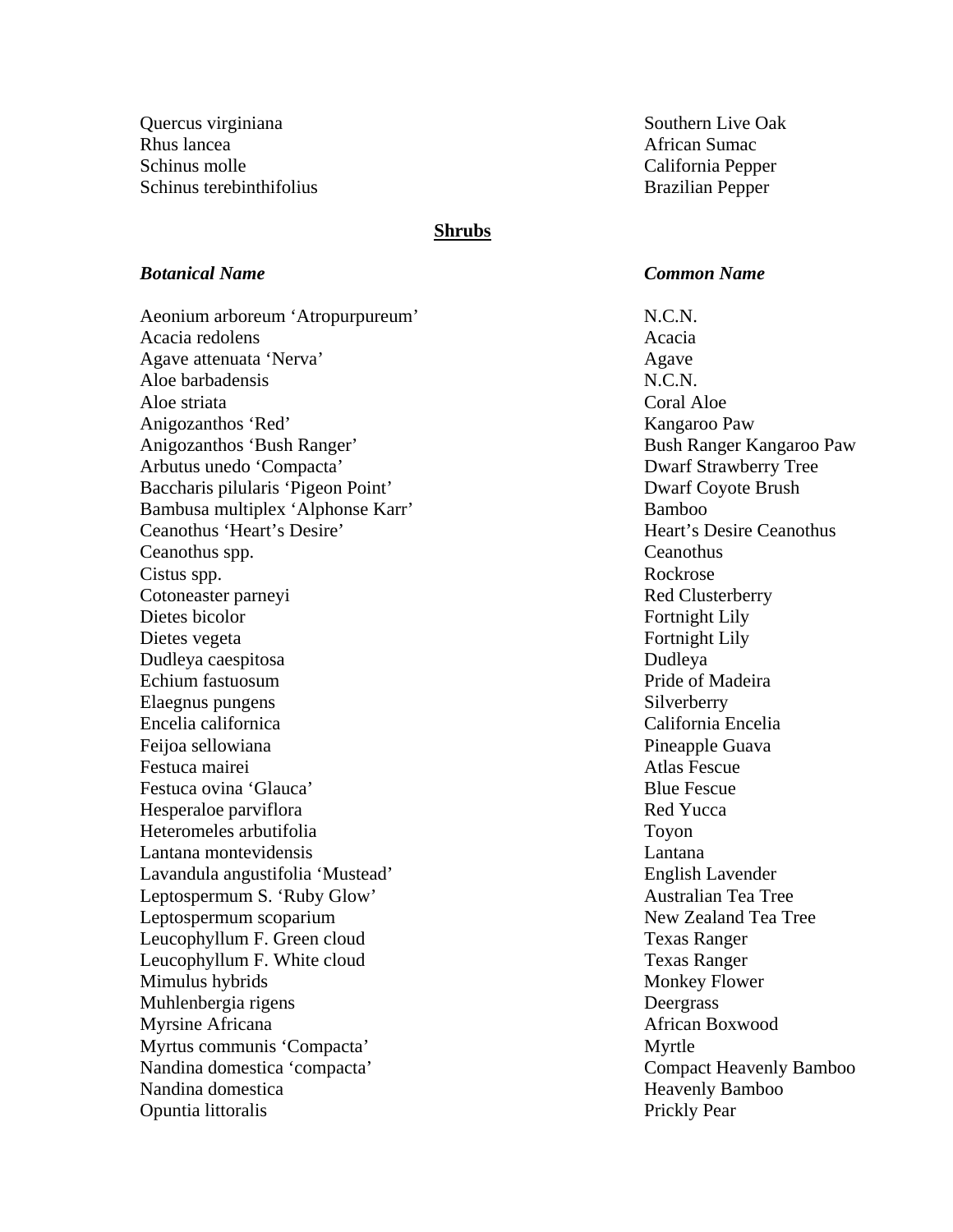Pennisetum setaceum 'Rubrum Dwarf' Dwarf Purple Fountain Grass Penstemon heterophyllus Foothill Penstemon Phormium tenax 'Jack Sprat' Flax Photinia fraseri Photinia Prunus ilicifolia eta aldera eta aldera eta aldera eta aldera eta aldera eta aldera eta aldera eta aldera eta Pyracantha spp. Firethorn Rhamnis californica Coffeeberry Rhaphiolepis indica **Indian Hawthorne** Indian Hawthorne Rhus integrifolia Lemonade Berry Romneya coulteri Matilija Poppy Rosa floribunda 'Iceberg' Iceberg Rose Rosa 'Flower Carpet' Flower Carpet Rose Rosmarinus officinalis **Rosemary** Rosemary Salvia leucantha Mexican Blue Sage Salvia sonomensis 'Dara's Choice' Creeping Sage Salvia spp. Sage Santolina virens Santolina virens Santolina Santolina Santolina Santolina Santolina Santolina Santolina Santolina Senecio mandraliscae German Ivy Verbena tamari Verbena Virburnum 'Spring Bouquet' Viburnum Xylosma congestum Shiny xylosum

### **Vines**

## *Botanical Name Common Name*

Bougainvillea 'Barbara Karst' Bougainvillea Macfadyena unguis-cati Yellow Trumpet Vine

## **Ground Cover**

Acacia redolens 'Low Boy' Prostrate Acacia Baccharis pilularis Coyote Bush Ceanothus griseus horizontalis Carmel Creeper Cerastium tomentosum Snow in summer Cotoneaster parneyi and the contract of the Red Clusterberry Cotoneaster dammeri 'Lowfast' Lowfast Clusterberry Gazania x Hybrid Trailing Gazania Lantana Camara Lantana Lantana montevidensis Creeping Lantana Mahonia repens Creeping Mahonia Mahonia aquifolium Oregon Grape Myoporum parvifolium Creeping Myoporum Rosmarinus officinalis 'Prostratus' Creeping Rosemary

### *Botanical Name Common Name*